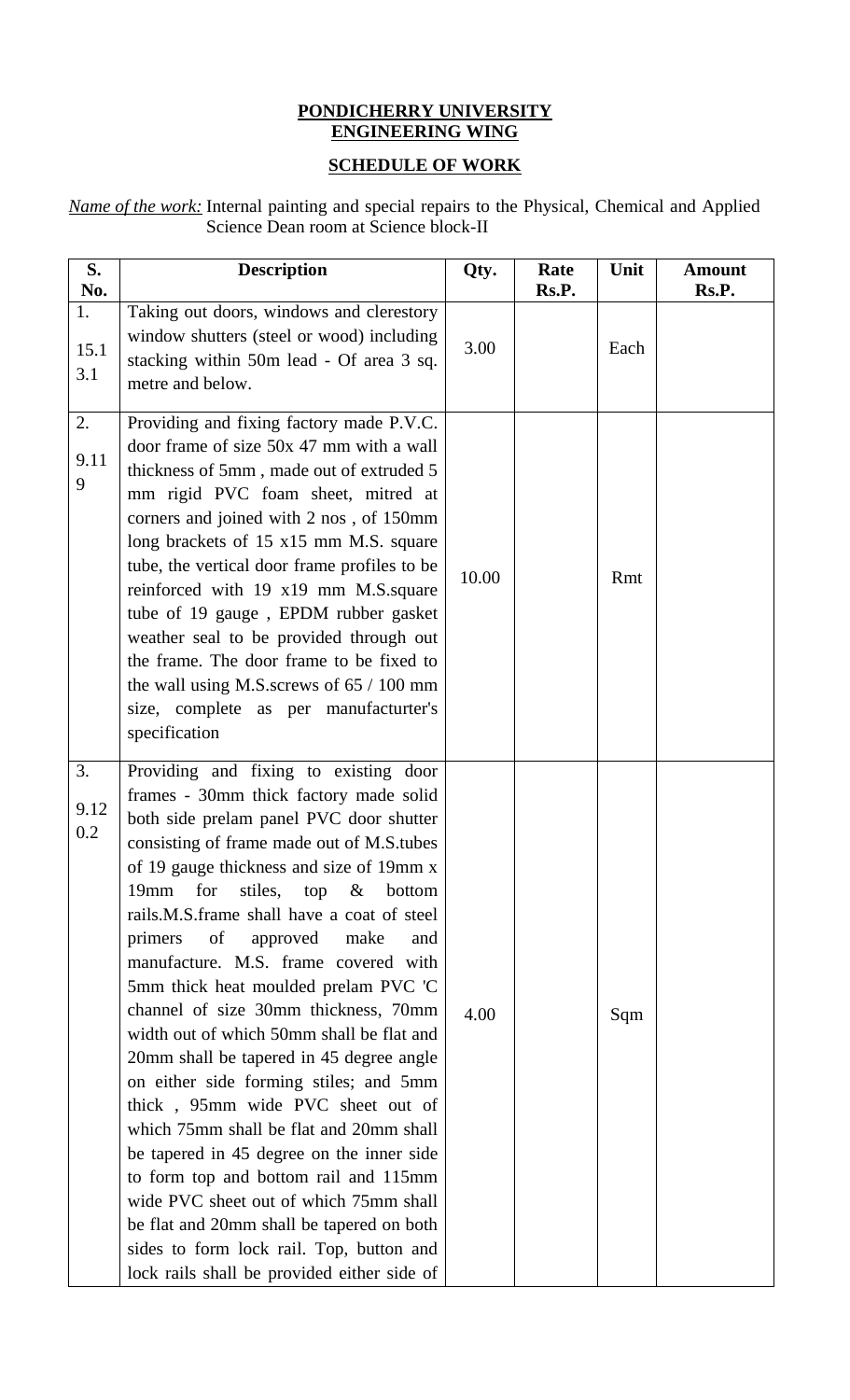|                               | the panel. 10mm (5mmx2) thick, 20mm<br>wide cross PVC sheet be provided as gap<br>insert for top rail & bottom rail, panelling<br>of 5mm thick both side prelam PVC sheet<br>to be fitted in the M.S.frame welded /<br>sealed to the stiles & rails with 7mm<br>$(5mm+2mm)$ thick x 15mm wide PVC<br>sheet beading on inner side, and joined<br>together with solvent cement adhesive. An<br>additional 5mm thick PVC strip of 20mm<br>width is to be stuck on the interior side of<br>the 'C channel using PVC solvent adhesive<br>etc.complete manufactures specification &<br>drawing |      |      |  |
|-------------------------------|------------------------------------------------------------------------------------------------------------------------------------------------------------------------------------------------------------------------------------------------------------------------------------------------------------------------------------------------------------------------------------------------------------------------------------------------------------------------------------------------------------------------------------------------------------------------------------------|------|------|--|
| 4.<br>17.2.<br>1              | Providing and fixing white vitreous china<br>pedestal type water closet (European type<br>W.C. pan) with seat and lid, 10 litre low<br>level white P.V.C. flushing cistern with<br>manually controlled device (handle lever,<br>conforming to IS: 7231, with all fittings<br>and fixtures complete) including cutting<br>and making good the walls and floors<br>wherever required. W.C pan with ISI<br>marked white solid plastic seat and lid.                                                                                                                                         | 1.00 | Each |  |
| 5.<br>9.10<br>0.2             | Providing and fixing aluminium handles<br>ISI marked anodised (anodic coating not<br>less than grade AC 10 as per IS:1868)<br>transparent or dyed to required colour or<br>shade with necessary screws etc.complete<br>$:100$ mm                                                                                                                                                                                                                                                                                                                                                         | 6.00 | Each |  |
| 6.<br>9.97.<br>$\overline{4}$ | Providing and fixing aluminium tower<br>bolts, ISI marked, anodised (anodic<br>coating not less than grade AC 10 as per<br>IS :1868), transparent or dyed to required<br>colour or shade, with necessary screws<br>etc. complete - 150 x10 mm                                                                                                                                                                                                                                                                                                                                            | 3.00 | Each |  |
| 7.<br>17.6<br>9.1             | fixing PTMT<br>Providing and<br>waste<br>coupling for wash basin and sink, of<br>approved quality and colour<br>waste<br>coupling 3.1mm of 79mm length and<br>62mm breadth weighing not less than 45<br>gm.                                                                                                                                                                                                                                                                                                                                                                              | 1.00 | Each |  |
| 8.<br>18.6<br>3               | Providing and fixing PTMT angle stop<br>cock 15 mm nominal bore, weighing not<br>less than 85 grams.                                                                                                                                                                                                                                                                                                                                                                                                                                                                                     | 3.00 | Each |  |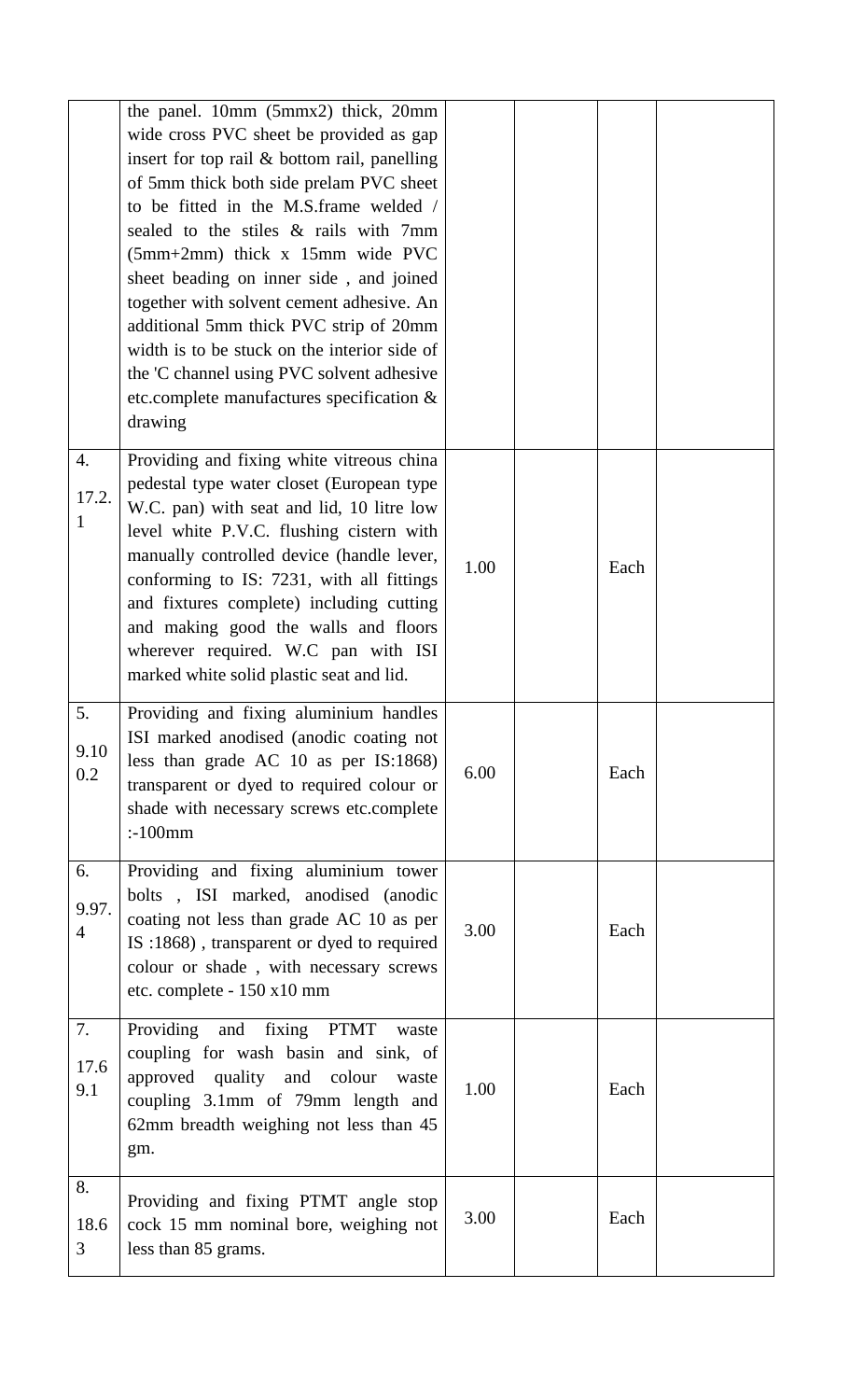| 9.<br>18.5<br>6.1     | Providing and fixing PTMT pillar cock of<br>approved quality and colour 15mm<br>nominal bore, 107mm long, weighing not<br>less than 110 grams.                                                                                                                                                                                                                                                                                                 | 1.00   | Each |  |
|-----------------------|------------------------------------------------------------------------------------------------------------------------------------------------------------------------------------------------------------------------------------------------------------------------------------------------------------------------------------------------------------------------------------------------------------------------------------------------|--------|------|--|
| 10.<br>17.2<br>8.2.1  | Providing and fixing PVC waste pipe for<br>sink or wash basin including PVC waste<br>fittings complete - Flexible pipe - 32mm<br>dia.                                                                                                                                                                                                                                                                                                          | 1.00   | Each |  |
| 11.<br>18.2<br>1.2.1  | Providing and fixing uplasticised PVC<br>connection pipe with brass unions 45 cm<br>length 15 mm nominal bore.                                                                                                                                                                                                                                                                                                                                 | 2.00   | Each |  |
| 12.<br><b>MR</b>      | Providing and fixing PVC health faucet of<br>approved quality. The rate including<br>labours and materials etc., complete as<br>direction by the Engineer $-$ in-charge - 15<br>mm nominal bore.                                                                                                                                                                                                                                               | 1.00   | Each |  |
| 13.<br>16.1<br>$00\,$ | Acid cleaning for the existing Mosaic<br>floors, glazed tiles work and removing the<br>stains and decays to give a glassy look etc<br>complte (The Acid used shall be 32%<br>concentrated hydrochloric acid<br>after<br>taking on the precautionary measures)                                                                                                                                                                                  | 18.50  | Sqm  |  |
| 14.<br>14.5<br>4.1    | Painting with synthetic enamel paint of<br>approved brand and<br>manufacture of<br>required colour to give an even shade -<br>One or more coats on old work                                                                                                                                                                                                                                                                                    | 27.00  | Sqm  |  |
| 15.<br>14.5<br>3.1    | Wall painting with plastic emulsion paint<br>of approved brand and manufacture to<br>give an even shade - One or more coats on<br>old work.                                                                                                                                                                                                                                                                                                    | 105.00 | Sqm  |  |
| 16.<br><b>MR</b>      | Supplying and fixing fleeted screens at<br>Dean Room, School of Physical, Chemical<br>and Applied Sciences using the approved<br>quality screen cloth with necessary curtain<br>rod rainbow, plastic screen hooks and<br>clamps. The cost of the screen cloth used<br>should be not less than Rs.140 for screen<br>cloth. The rate including all labours and<br>materials etc., complete as per<br>the<br>direction of the Engineer-in-charge. |        |      |  |
|                       | a) Handloom material                                                                                                                                                                                                                                                                                                                                                                                                                           | 10.00  | Rmt  |  |
|                       | b) Handloom lining                                                                                                                                                                                                                                                                                                                                                                                                                             | 10.00  | Rmt  |  |